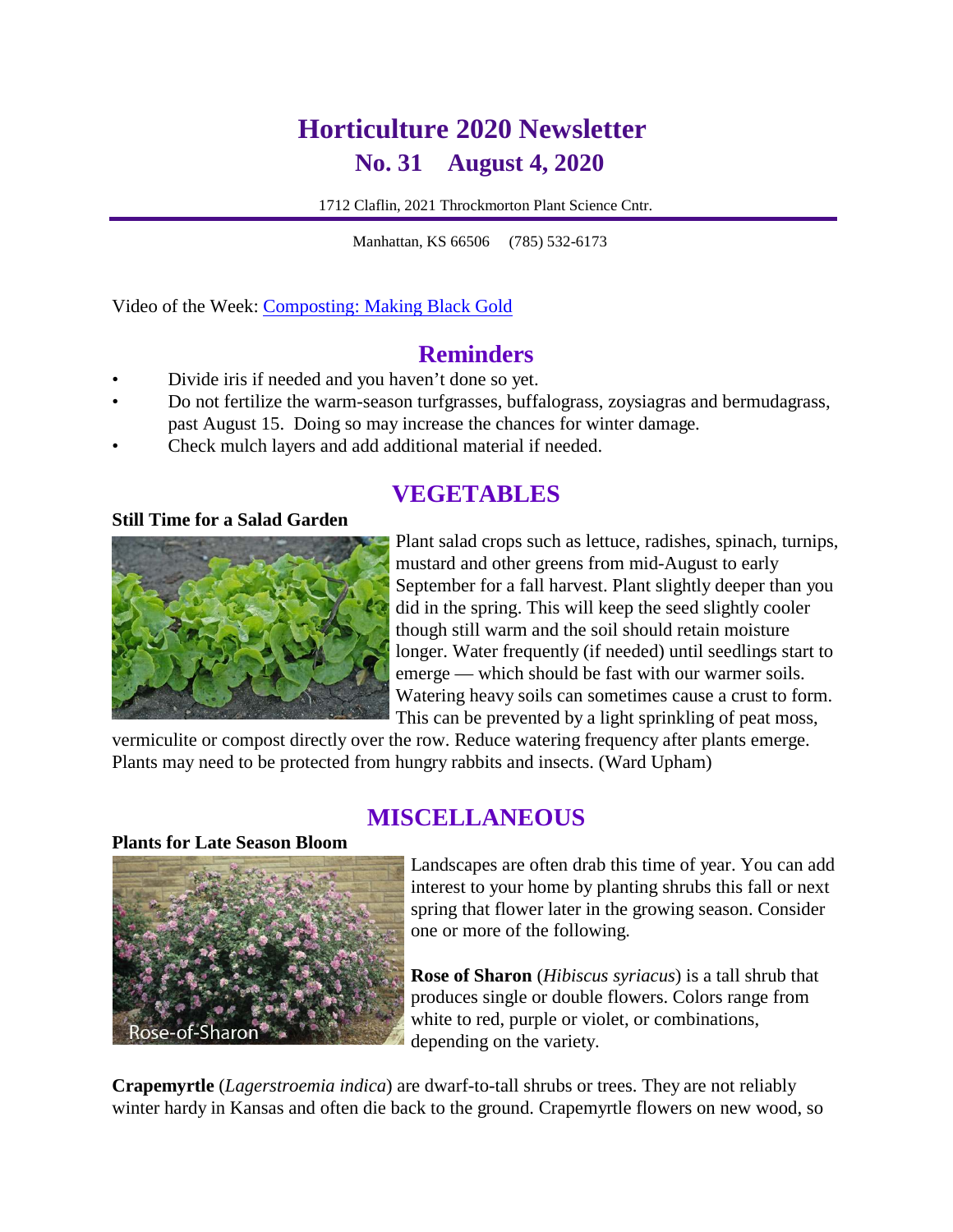plants pruned (or killed) to the ground while dormant in late winter or early spring will bloom later the same year. Flower color varies from white, pink, to purple or deep red on different plants.

**Bluebeard** *(Caryopteris x clandonensis)* is also known as blue-spirea, blue-mist shrub, or caryopteris. It usually is found with blue flowers, but some cultivars have a bluish-violet to violet flower color. Plants are usually cut back in late winter or early spring. Flowers are borne on the current season's growth.

**Sweet Autumn clematis** (*Clematis terniflora*) is a vigorous vine with large masses of small, white flowers that have a wonderful fragrance. Be careful with this one; it can easily outgrow its bounds. It is often a good idea to cut it back to the ground in early spring.

**Davidiana clematis** (*Clematis heracleifolia* var. Davidiana) is a bush-type clematis with small but interesting violet-blue flowers. Female plants bear interesting fluffy seed heads into the winter. This clematis needs to be cut back to the ground each year to help maintain the shape of the plant.

**The PeeGee hydrangea** (*Hydrangea paniculata* Grandiflora) is a somewhat coarse plant that develops large clusters of white flowers. It can be trained into a tree-like form. (Ward Upham)

### **Composting: The Science**



Composting is a process whereby you can turn trash into treasure by recycling garden waste and kitchen scraps into humus that can improve soil structure and act as a fertilizer.

Microorganasims drive this process and are composed of bacteria, actinomycetes and fungi. Bacteria are composed of three different types that work best and different temperature ranges. Psychrophilic bacteria start the

composting process and prefer the lowest temperature range and are most active at 55 degrees F. Their activity produces a small amount of heat so that the mesophilic bacteria can take over. Mesophilic bacteria prefer a temperature within the pile of 70 to 100 degrees. They are followed by the most heat-loving bacteria which are the thermophilic bacteria. They thrive at temperatures between 113 to 160 degrees F. These microorganisms die when they finish digesting the material in the pile and the temperature drops.

Actinomycetes are a special bacteria that are similar to fungi and molds. They are important as they help decompose some of the more resistant materials such as lignin and cellulose. They work best at moderate temperatures.

Fungi are less heat resistant and prefer temperatures between 70 and 75 degrees F. They are compost "finishers" and are most active after the other microorganisms are done.

So the compost pile goes through a process whereby the compost pile starts cool, builds up to a high temperature and then cools. Next week we will look at what we need to make a compost pile. For more information on compost pile microbes, see <https://www.calrecycle.ca.gov/organics/homecompost/microbes> (Ward Upham)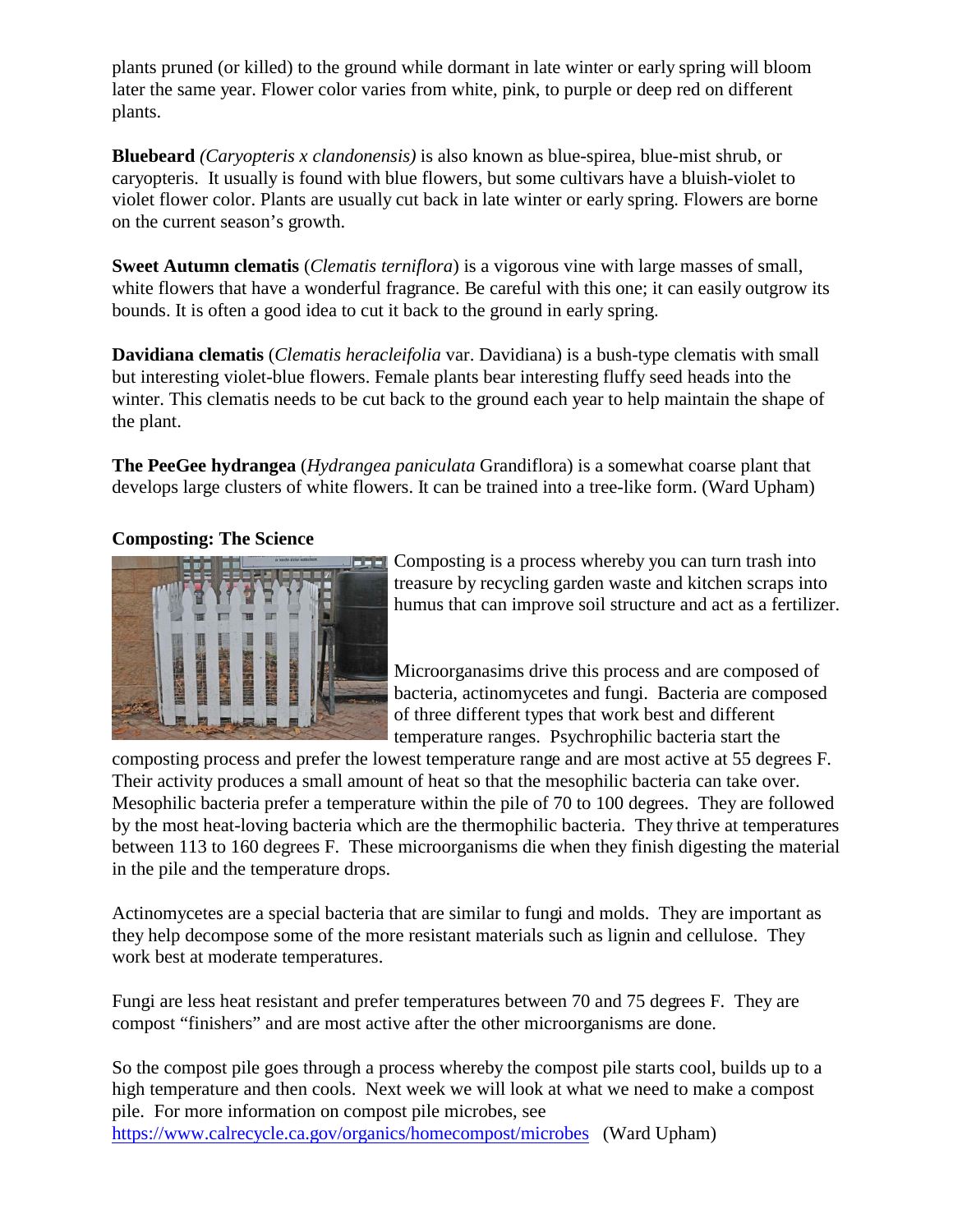# **TREES**

### **Tubakia Leaf Spot of Oaks**





This leaf spot disease of oak is showing up in the Wichita area. Members of the red oak group are more likely to be affected than those in the white oak group, but members of both groups are showing symptoms. Red oaks often have distinct round spots as well as dead areas that follow the veins.

White oaks also have the dead areas that follow the veins and large blotches of dead tissue but lack the distinct spots. Leaves severely damaged may drop. However, trees rarely lose enough leaves to harm the health of the tree. No fungicide sprays are recommended. (Ward Upham)

# **PESTS**



### **Peonies with the "Measles" and Powdery Mildew**

The weather this summer has resulted in many peonies catching the "measles" and/or powdery mildew.

*Measles:* Measles is a disease, also known as red spot, that causes distinct, reddish-purple spots on the upper leaf surfaces. These spots often coalesce and become large, reddish purple blotches on the upper leaf surfaces but are a light brown color when viewed from the underside of the leaves. The spots on stems will merge and form streaks that are reddish brown.